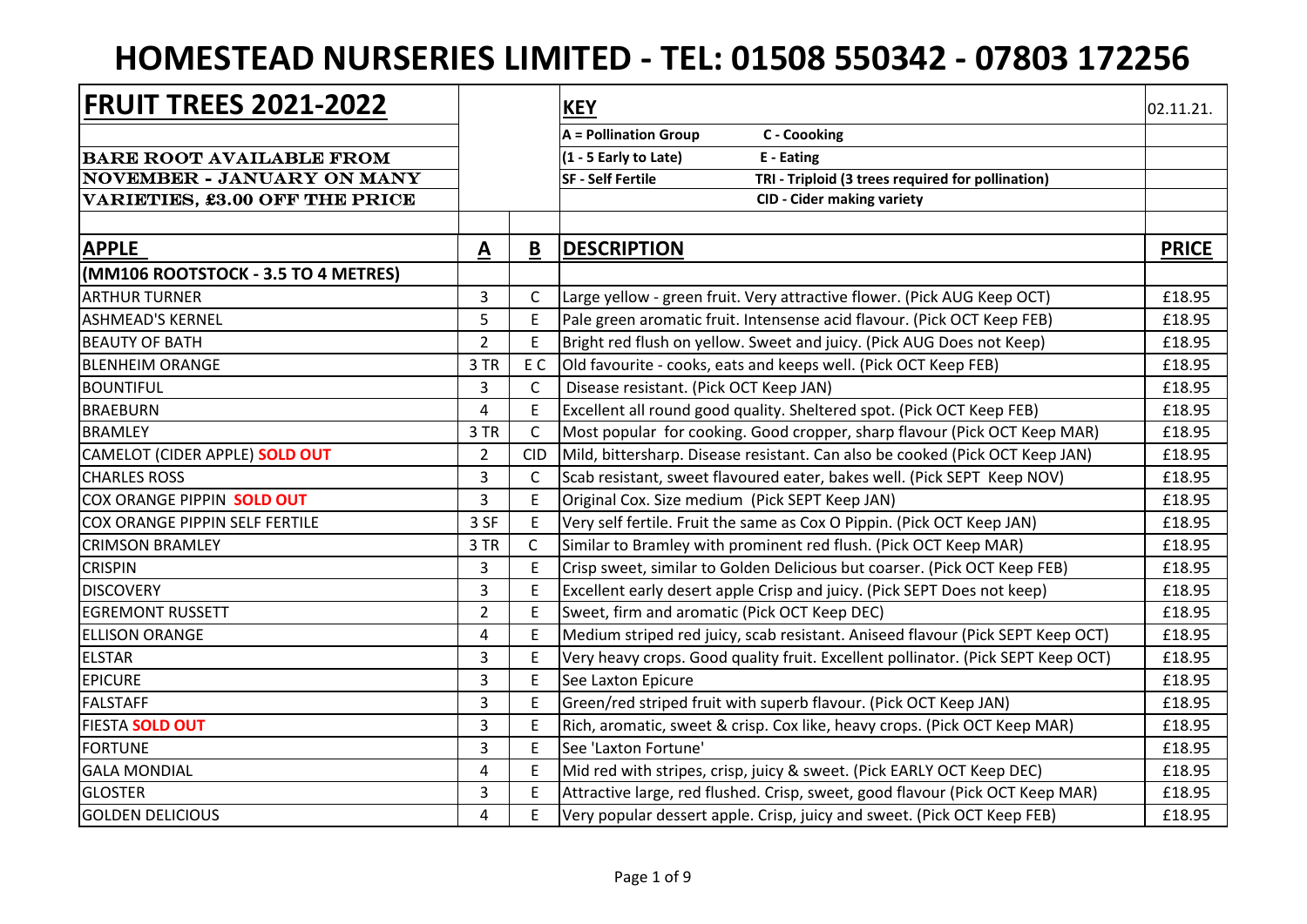| <b>GRANNY SMITH SOLD OUT</b>                   | 3                       | F              | Good keeper. Firm fruits. (Pick NOV Keep APR)                                      | £18.95 |
|------------------------------------------------|-------------------------|----------------|------------------------------------------------------------------------------------|--------|
| <b>GREENSLEEVES</b>                            | 3                       | E              | Crisp, tangy and easy. (Pick SEPT Keep OCT)                                        | £18.95 |
| GRENADIER                                      | 3                       | C              | Large early fruit, which cooks to a froth. (Pick SEPT Keep OCT)                    | £18.95 |
| HEREFORDSHIRE RED STREAK (CIDER APPLE)         | 5                       | <b>CID</b>     | Unsurpassed cider variety. Cider is a natural red. (Pick NOV)                      | £18.95 |
| <b>HOWGATE WONDER</b>                          | 3                       | C <sub>E</sub> | Large, yellow sriped red. Can be eaten (Pick OCT Keep FEB)                         | £18.95 |
| <b>IDARED</b>                                  | $\overline{2}$          | E              | Med/large, greenish yellow/red. Firm, juicy & crisp (Pick OCT Keep MAR)            | £18.95 |
| <b>JAMES GRIEVE</b>                            | 3                       | E              | Popular, excellent flavour & reliable croper. (Pick SEPT Keep OCT)                 | £18.95 |
| <b>JONAGOLD</b>                                | 3 TR                    | E              | Large, heavy cropper. Aromatic flavour, firm and juicy. (Pick OCT Keep MAR)        | £18.95 |
| <b>JUPITER</b>                                 | 3 TR                    | E              | Large Cox-flavoured. Very underrated. (Pick SEPT Keep MAR)                         | £18.95 |
| <b>KATY</b>                                    | 3                       | E              | Very heavy crops. Bright red early fruit. Good pollinator. (Pick SEPT Keep OCT)    | £18.95 |
| <b>KIDDS ORANGE RED</b>                        | 3                       | E              | Yellow with red stripes. Sweet, crisp and aromatic. (Pick OCT Keep JAN)            | £18.95 |
| LANES PRINCE ALBERT SOLD OUT                   | $\overline{\mathbf{4}}$ | $\mathsf{C}$   | Useful late keeping cooker, greenish-white soft flesh. (Pick OCT Keep MAR)         | £18.95 |
| <b>LAXTON EPICURE</b>                          | 3                       | E.             | Early and small. Heavy cropping, high quality. (Pick AUG Keep SEPT)                | £18.95 |
| <b>LAXTON FORTUNE</b>                          | 3                       |                | Medium, scab resistant. Light green, red stripes. (Pick E. SEPT Keep OCT)          | £18.95 |
| <b>LAXTON SUPERB</b>                           | 4                       | E              | Similar to cox, but sweeter. Yellow/red                                            | £18.95 |
| <b>LORD DERBY</b>                              | 5                       | C              | Large, firm fleshed green fruit. Good for pies. (Pick OCT Keep DEC)                | £18.95 |
| <b>LORD LAMBOURNE</b>                          | $\overline{2}$          | E.             | Juicy sweet aromatic flavour. (Pick SEPT Keep NOV)                                 | £18.95 |
| MICHAELMAS RED                                 | 3                       | E              | Small elegant, subtle flavours, spring green flushed red. (Pick OCT Keep NOV)      | £18.95 |
| <b>NEWTON WONDER</b>                           | 5                       | C              | Very late keeper. Large yellow & scarlet. Cooks to juicy puree (Pick OCT Keep MAR) | £18.95 |
| <b>PITMASTON PINEAPPLE</b>                     | 3                       | E              | Small concical golden, russet coloured. Pineapple flavour (Pick SEPT Keep NOV)     | £18.95 |
| <b>RED PIPPIN (FIESTA)</b>                     | 3                       | E              | See 'Fiesta'                                                                       | £18.95 |
| RED STREAK (HEREFORD RED STREAK) (CIDER) S/OUT | 5                       | <b>CID</b>     | See 'Hereford Red Streak'                                                          | £18.95 |
| <b>SPARTAN</b>                                 | 3                       | E              | Popular eater. Med. dark red, crisp fruit. Heavy cropper (Pick OCT Keep JAN)       | £18.95 |
| <b>SUNSET</b>                                  | 3                       | E              | Firm crisp fine texture. Similar to cox. Disease resistant (Pick SEPT Keep DEC)    | £18.95 |
| <b>SUNTAN</b>                                  | 4                       | E              | Large aromatic green/flushed red, pineapple acidity (Pick NOV Keep FEB)            | £18.95 |
| <b>TYDEMANS EARLY WORCESTER</b>                | $\mathbf{1}$            | F              | Strawberry flavour with a high juice quality. Heavy cropper (Pick AUG Keep SEPT)   | £18.95 |
| <b>TYDEMANS LATE ORANGE</b>                    | 3                       | E              | Firm & sweet. Orange/red with some russet. Trouble free (Pick DEC Keep APR)        | £18.95 |
| <b>WORCESTER PERMAIN</b>                       | 3                       | E              | Reliable crop of delicous orange-red fruit (Pick SEPT Keep OCT)                    | £18.95 |
| <b>APPLE (OLD/NORFOLK VARIETIES)</b>           |                         |                |                                                                                    |        |
| (MM106 ROOTSTOCK - 3.5 TO 4 METRES)            |                         |                |                                                                                    |        |
| ADMIRAL (NORFOLK 1921) SOLD OUT                | 4                       | E.             | Med/large mostly green with orange flush. Firm & sweet (Pick OCT Keep DEC)         | £18.95 |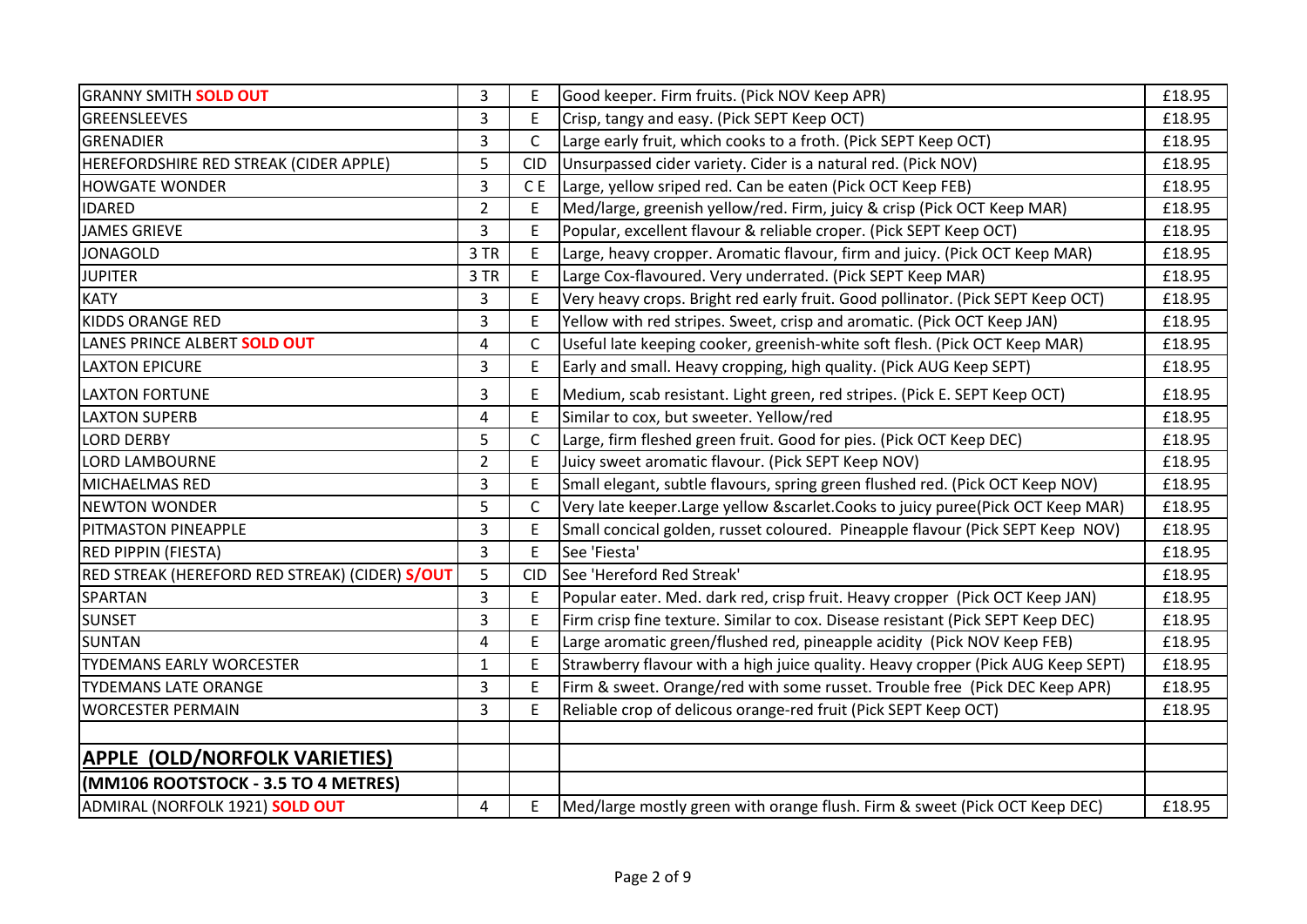| BEACHAMWELL (NORFOLK 1700s) SOLD OUT        | 4              | Ε            | Small/medium golden yellow with thin russetting. (Pick OCT Keep JAN)            | £18.95 |
|---------------------------------------------|----------------|--------------|---------------------------------------------------------------------------------|--------|
| CELLINI (LONDON 1828) SOLD OUT              | 4              | E            | Medium sized red fruit with sharp flavour. Heavy cropper. (Pick SEPT Keep NOV)  | £18.95 |
| HANWORTH CODLIN (NORFOLK 1948) SOLD OUT     |                | C            | Large pale yellow skinnned with broken red stripes. (Pick SEPT Keep OCT)        | £18.95 |
| HORSHAM RUSSETT (NORFOLK 1790) SOLD OUT     | $\overline{3}$ | E            | Med, with pale green skin & greyish russett. Firm & rich. (Pick OCT Keep FEB)   | £18.95 |
| JORDANS WEEPING (NORFOLK PRE 1940) SOLD OUT |                | E            | Medium, yellow skinned/redish orange flush. Sweet & firm. (Pick OCT Keep JAN)   | £18.95 |
| LADY HENNIKER (EYE, SUFFOLK 1873) SOLD OUT  | 3              | C E          | [Yellow blushed/red.Sharp dessert, good cooker. (Pick OCT Keep JAN)             | £18.95 |
| LOOK EAST (NORFOLK 1971) SOLD OUT           | 3              | E            | Medium, cox's crossed with Blenheim. Cox like flavour. (Pick OCT Keep Jan)      | £18.95 |
| NORFOLK BEEFING (NORFOLK 1698) SOLD OUT     | 4 TR           | C            | Tough skinned, firm fleshed purple flushed apple. (Pick OCT Keep APRIL)         | £18.95 |
| ROBERT BLATCHFORD (NORFOLK 1914) SOLD OUT   |                | $\mathsf{C}$ | Large pale yellow, Rev Wilks crossed with Blenheim. (Pick OCT Keep DEC)         | £18.95 |
|                                             |                |              |                                                                                 |        |
| <b>DWARF APPLES</b>                         |                |              |                                                                                 |        |
| (M27 ROOTSTOCK - ULTIMATE HEIGHT 2 METRES)  |                |              |                                                                                 |        |
| <b>BRAEBURN</b>                             | 4              | E.           | Excellent all round good quality. Sheltered spot. (Pick OCT Keep FEB)           | £18.95 |
| <b>BRAMLEY</b>                              | 3 TR           | $\mathsf{C}$ | Most popular for cooking. Good cropper, sharp flavour (Pick OCT Keep MAR)       | £18.95 |
| <b>COX ORANGE PIPPIN</b>                    | 3              | E            | Original Cox. Size medium (Pick Sept Keep Jan)                                  | £18.95 |
| COX ORANGE PIPPIN SELF FERTILE              | 3              | E            | Very self fertile. Fruit the same as Cox O Pippin. (Pick OCT Keep JAN)          | £18.95 |
| <b>DISCOVERY</b>                            | 3              | E            | Excellent early desert apple Crisp and juicy. (Pick SEPT Does not keep)         | £18.95 |
| <b>EGREMONT RUSSETT</b>                     | $\overline{2}$ | E            | Sweet, firm and aromatic (Pick OCT Keep DEC)                                    | £18.95 |
| FIESTA (RED PIPPIN)                         | 3              | E            | See 'Red Pippin'                                                                | £18.95 |
| <b>JAMES GRIEVE</b>                         | 3              | E            | Popular, excellent flavour & reliable croper. (Pick SEPT Keep OCT)              | £18.95 |
| <b>KATY</b>                                 | 3              | E            | Very heavy crops. Bright red early fruit. Good pollinator. (Pick SEPT Keep OCT) | £18.95 |
| SPARTAN                                     | 3              | E            | Popular eater. Med. dark red, crisp fruit. Heavy cropper (Pick OCT Keep JAN)    | £18.95 |
|                                             |                |              |                                                                                 |        |
| <b>PATIO APPLE</b>                          |                |              |                                                                                 |        |
| (DWARF ROOTSTOCK - ULTIMATE HEIGHT 180CM)   |                |              |                                                                                 |        |
| <b>BRAEBURN</b>                             | 4              | E            | Excellent all round good quality. Sheltered spot. (Pick OCT Keep FEB)           | £16.95 |
| <b>BRAMLEY</b>                              | 3 TR           | C            | Most popular for cooking. Good cropper, sharp flavour (Pick OCT Keep MAR)       | £16.95 |
| <b>COX ORANGE PIPPIN</b>                    | 3              | E            | Original Cox. Size medium (Pick Sept Keep JAN)                                  | £16.95 |
| <b>DISCOVERY</b>                            | 3              | E            | Excellent early desert apple Crisp and juicy. (Pick SEPT Does not keep)         | £16.95 |
| <b>JAMES GRIEVE</b>                         | 3              | E            | Popular, excellent flavour & reliable croper. (Pick SEPT Keep OCT)              | £16.95 |
|                                             |                |              |                                                                                 |        |
|                                             |                |              |                                                                                 |        |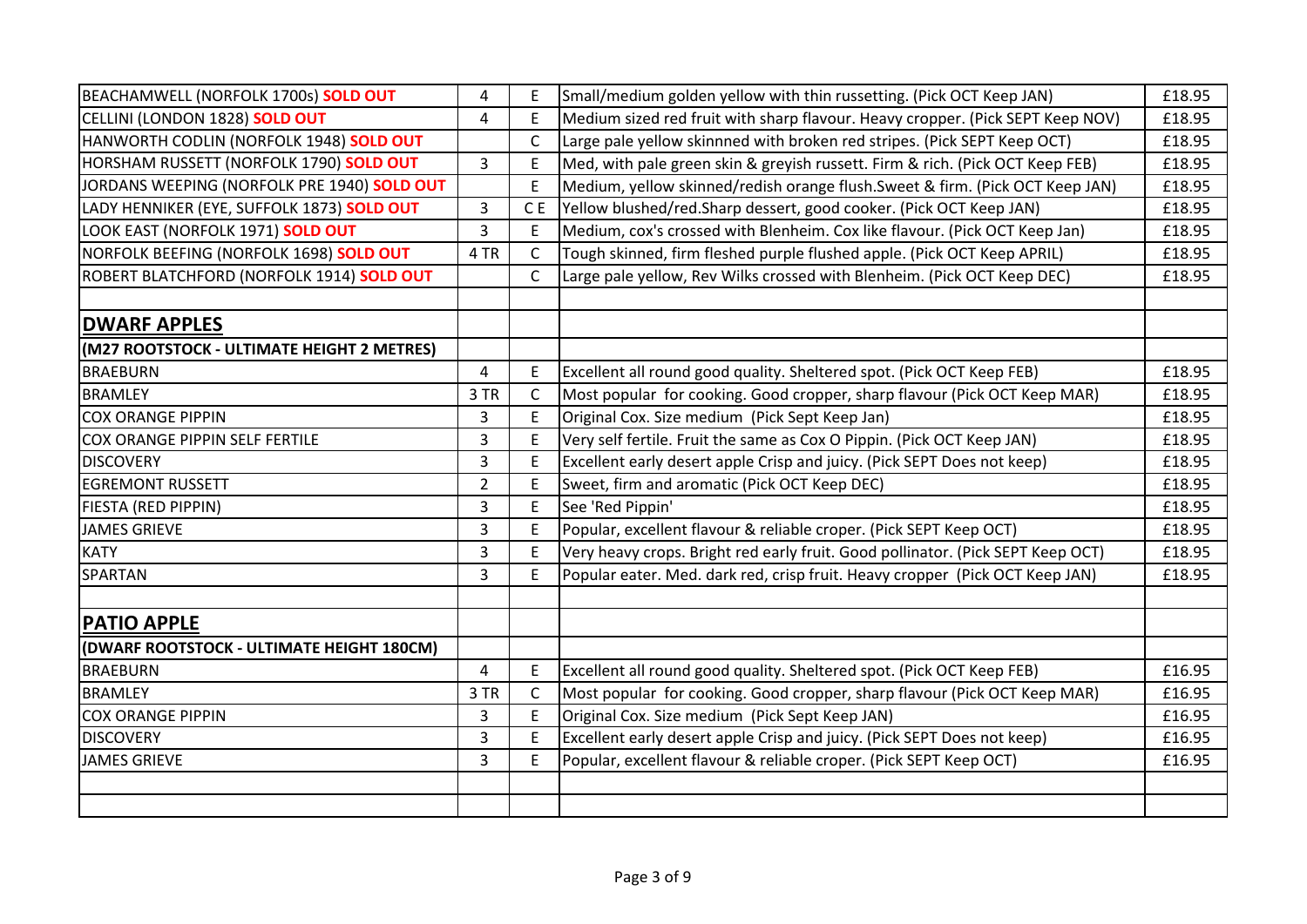| <b>FAMILY APPLE</b>                        |                |                |                                                                                 |        |
|--------------------------------------------|----------------|----------------|---------------------------------------------------------------------------------|--------|
| (MM106 ROOTSTOCK - 3.5 TO 4 METRES)        |                |                |                                                                                 |        |
| COX'S ORANGE PIPPIN/DISCOVERY/JAMES GRIEVE |                |                | Three compatable varieties grafted onto a stem.                                 | £23.95 |
| COX'S ORANGE PIPPIN/JAMES GRIEVE/KATY      |                |                | Three compatable varieties grafted onto a stem.                                 | £23.95 |
| COX'S ORANGE PIPPIN/KATY SPARTAN           |                |                | Three compatable varieties grafted onto a stem.                                 | £23.95 |
| EGREMONT RUSSETT/KATY/SPARTAN              |                |                | Three compatable varieties grafted onto a stem.                                 | £23.95 |
| <b>FAN TRAINED/WALL TRAINED APPLE</b>      |                |                |                                                                                 |        |
| (MM106 ROOTSTOCK)                          |                |                |                                                                                 |        |
| <b>BRAEBURN</b>                            | 4              | E              | Excellent all round good quality. Sheltered spot. (Pick OCT Keep FEB)           | £25.95 |
| <b>BRAMLEY</b>                             | 3 TR           | C              | Most popular for cooking. Good cropper, sharp flavour (Pick OCT Keep MAR)       | £25.95 |
| <b>CHARLES ROSS</b>                        | 3              | C              | Scab resistant, sweet flavoured eater, bakes well. (Pick SEPT Keep NOV)         | £25.95 |
| <b>COX ORANGE PIPPIN</b>                   | 3              | E              | Original Cox. Size medium (Pick SEPT Keep JAN)                                  | £25.95 |
| <b>COX ORANGE PIPPIN SELF FERTILE</b>      | 3 SF           | E              | Very self fertile. Fruit the same as Cox O Pippin. (Pick OCT Keep JAN)          | £25.95 |
| <b>EGREMONT RUSSETT</b>                    | $\overline{2}$ | E              | Sweet, firm and aromatic (Pick OCT Keep DEC)                                    | £25.95 |
| <b>ELLISON ORANGE</b>                      | 4              | E              | Medium striped red juicy, scab resistant. Aniseed flavour (Pick SEPT Keep OCT)  | £25.95 |
| <b>FIESTA</b>                              | 3              | E              | Rich, aromatic, sweet & crisp. Cox like, heavy crops. (Pick OCT Keep MAR)       | £25.95 |
| <b>HOWGATE WONDER</b>                      | 3              | C <sub>E</sub> | Large, yellow sriped red. Can be eaten (Pick OCT Keep FEB)                      | £25.95 |
| <b>JAMES GRIEVE</b>                        | 3              | E              | Popular, excellent flavour & reliable croper. (Pick SEPT Keep OCT)              | £25.95 |
| <b>KATY</b>                                | 3              | E              | Very heavy crops. Bright red early fruit. Good pollinator. (Pick SEPT Keep OCT) | £25.95 |
| SPARTAN                                    | 3              | $\mathsf E$    | Popular eater. Med. dark red, crisp fruit. Heavy cropper (Pick OCT Keep JAN)    | £25.95 |
| <b>SUNSET</b>                              | 3              | E              | Firm crisp fine texture. Similar to cox. Disease resistant (Pick SEPT Keep DEC) | £25.95 |
| <b>APRICOT</b>                             |                |                |                                                                                 |        |
| (ST. JULIEN A ROOTSTOCK - 3.5 TO 4 METRES) |                |                |                                                                                 |        |
| MOORPARK                                   | SF             | E              | Orange yellow fruits, brown red flush (Pick AUG)                                | £18.95 |
| NEW LARGE EARLY SOLD OUT                   | SF             | E              | Very large, almost white skin with pale flesh. (Pick EARLY AUG)                 | £18.95 |
| FAN TRAINED/WALL TRAINED APRICOT           |                |                |                                                                                 |        |
| (ST. JULIEN A ROOTSTOCK)                   |                |                |                                                                                 |        |
| MOORPARK                                   | SF             | E              | Orange yellow fruits, brown red flush (Pick AUG)                                | £25.95 |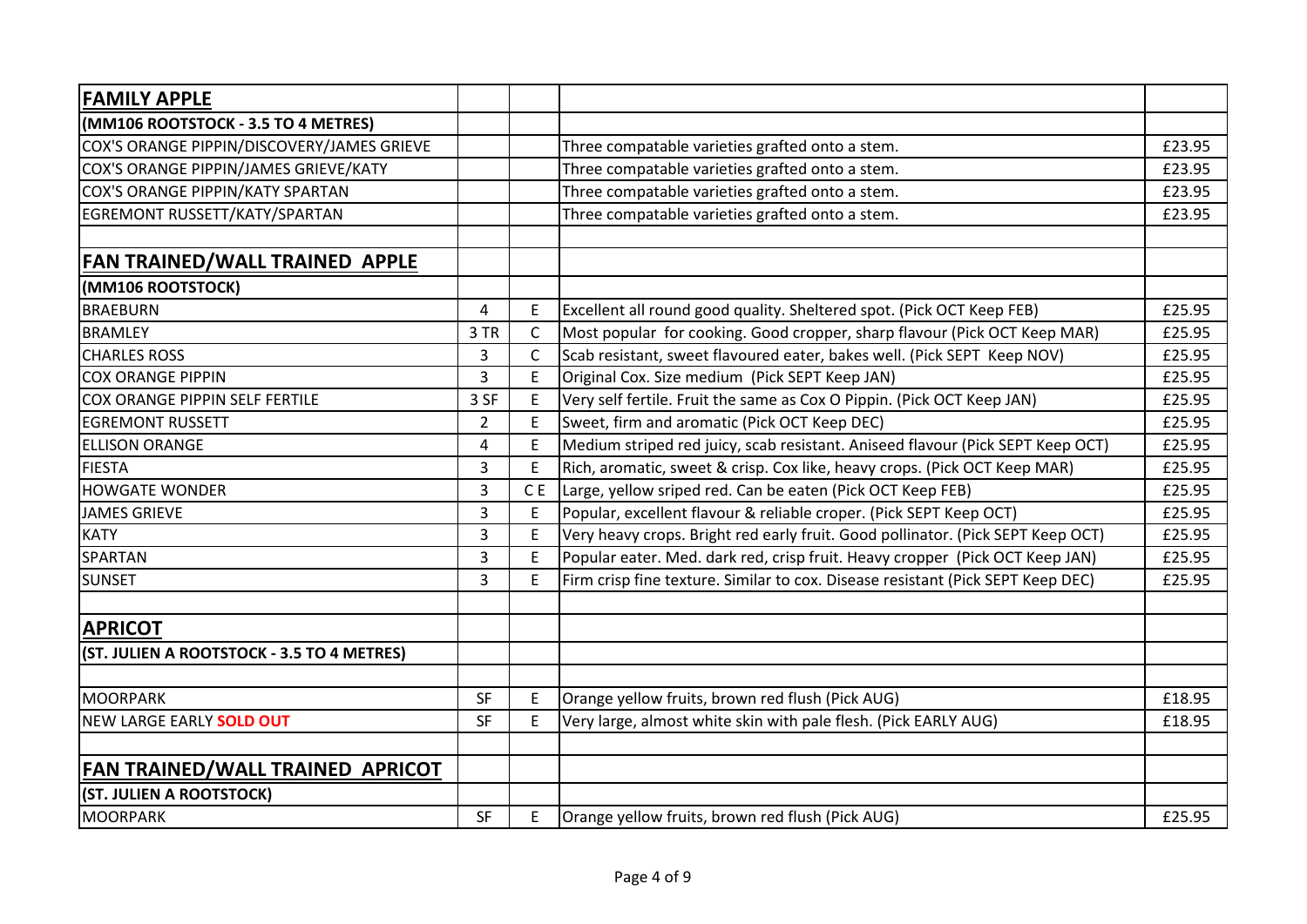| <b>CHERRY</b>                                                |           |              |                                                                                                                                     |        |
|--------------------------------------------------------------|-----------|--------------|-------------------------------------------------------------------------------------------------------------------------------------|--------|
| (COLT ROOTSTOCK - 3 METRES)                                  |           |              |                                                                                                                                     |        |
| <b>EARLY RIVERS</b>                                          |           | E            | Sweet large heart shaped red to black fruits(Pol. By M. Glory or Stella) (Pick AUG)                                                 | £18.95 |
| LAPINS (CHEROKEE)                                            | SF        | E            | Large black fruit, upright growth habit. Popular garden variety. (Pick LATE JUL)                                                    | £18.95 |
| <b>MERTON GLORY SOLD OUT</b>                                 |           | $\mathsf{C}$ | V. Large sweet, heart shaped fruit. (Pol. By Stella or Sunburst) (Pick EARLY JUL)                                                   | £18.95 |
| <b>MORELLO</b>                                               | SF        | $\mathsf{C}$ | Large red cooking variety. Ideal for north walls. (Pick LATE JUL)                                                                   | £18.95 |
| <b>STELLA</b>                                                | SF        | E.           | Large, dark red, sweet & juicy. Very reliable. (Pick LATE JUL)                                                                      | £18.95 |
| STELLA COMPACT                                               | <b>SF</b> | E.           | As above. Slightly less vigorous.                                                                                                   | £18.95 |
| <b>SUNBURST</b>                                              | SF        | E            | Large black, sweet with gorgeous flavour. (Pick EARLY SEPT)                                                                         | £18.95 |
| <b>SWEETHEART</b>                                            | SF        | E            | Firm with good flavour. Ripens unevenly to spread season. (Pick SEPT)                                                               | £18.95 |
| <b>PATIO CHERRY</b>                                          |           |              |                                                                                                                                     |        |
|                                                              |           |              |                                                                                                                                     |        |
| (DWARF ROOTSTOCK - ULTIMATE HEIGHT 180CM)<br><b>MORRELLO</b> | SF        | C.           |                                                                                                                                     | £16.95 |
| <b>STELLA</b>                                                | SF        | E.           | Large red cooking variety. Ideal for north walls. (Pick LATE JUL)<br>Large, dark red, sweet & juicy. Very reliable. (Pick LATE JUL) | £16.95 |
| <b>SUNBURST</b>                                              | <b>SF</b> | E.           | Large black, sweet with gorgeous flavour. (Pick EARLY SEPT)                                                                         | £16.95 |
|                                                              |           |              |                                                                                                                                     |        |
| FAN TRAINED/WALL TRAINED CHERRY                              |           |              |                                                                                                                                     |        |
| (COLT ROOTSTOCK)                                             |           |              |                                                                                                                                     |        |
| <b>STELLA</b>                                                | <b>SF</b> | E.           | Large, dark red, sweet & juicy. Very reliable. (Pick LATE JUL)                                                                      | £25.95 |
| <b>MORELLO</b>                                               | <b>SF</b> | $\mathsf{C}$ | Large red cooking variety. Ideal for north walls. (Pick LATE JUL)                                                                   | £25.95 |
| <b>MEDLAR</b>                                                |           |              |                                                                                                                                     |        |
|                                                              |           |              |                                                                                                                                     |        |
| <b>NOTTINGHAM</b>                                            | SF        |              | When picking these unusual fruit should be stored in sawdust until soft.                                                            | £18.95 |
|                                                              |           |              | This is known as bletting. Eat with wine and cheese to make palatable.                                                              |        |
| <b>NECTARINE</b>                                             |           |              |                                                                                                                                     |        |
| (ST. JULIEN A ROOTSTOCK - 3.5 - 4 METRES)                    |           |              |                                                                                                                                     |        |
| LORD NAPIER                                                  | SF        | E            | Large yellow fruits with crimson flush. Sweet juicy flesh, good flavour (Pick AUG)                                                  | £18.95 |
| FAN TRAINED/WALL TRAINED NECTARINE                           |           |              |                                                                                                                                     |        |
| (ST. JULIEN A ROOTSTOCK)                                     |           |              |                                                                                                                                     |        |
| <b>LORD NAPIER</b>                                           | SF        | E.           | Large yellow fruits with crimson flush. Sweet juicy flesh, good flavour (Pick AUG)                                                  | £25.95 |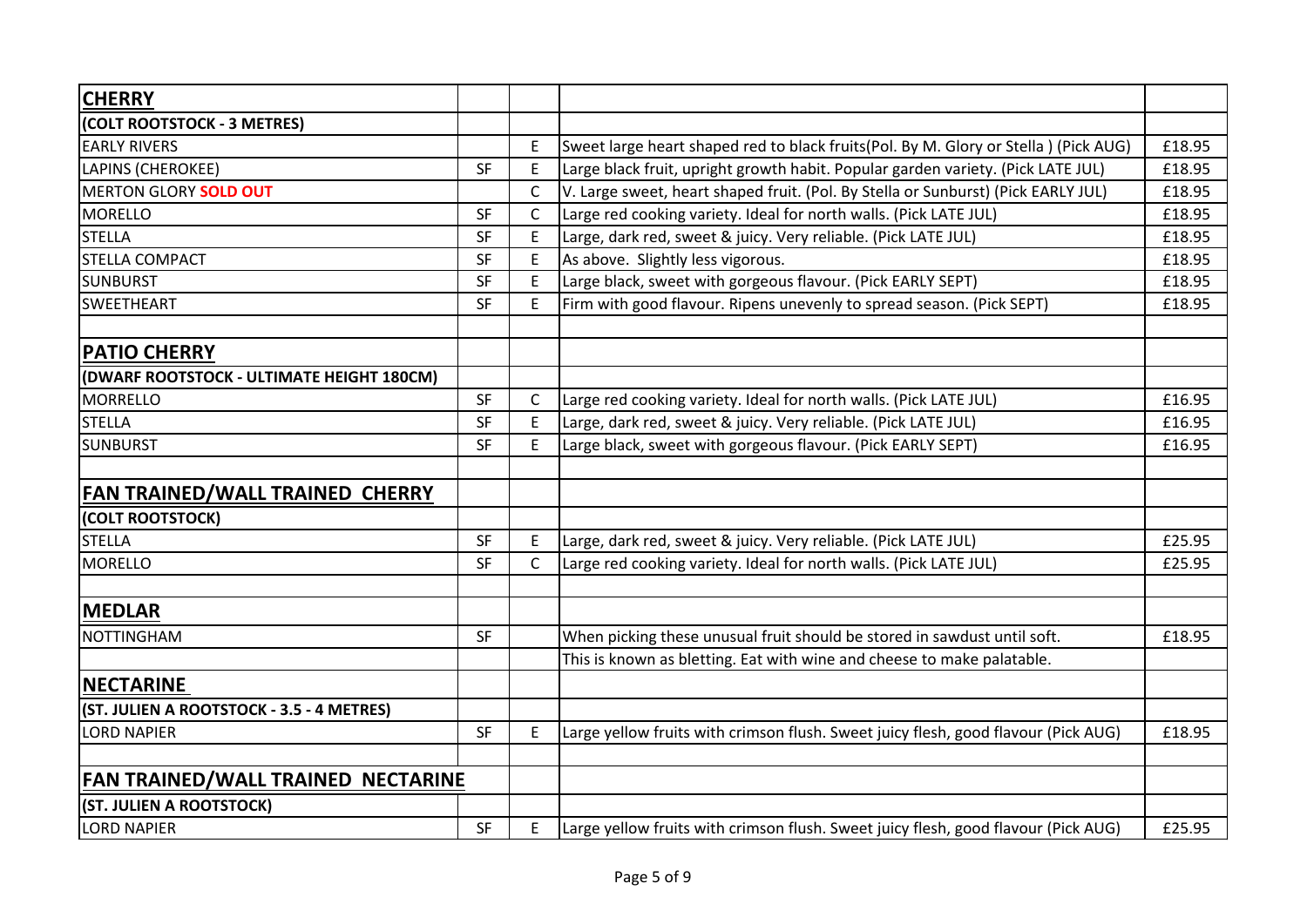| <b>NUTS</b>                               |                |     |                                                                                   |        |
|-------------------------------------------|----------------|-----|-----------------------------------------------------------------------------------|--------|
| CASTINEA SATIVA (SWEET CHESTNUT) SOLD OUT | <b>SF</b>      | E   | Fast growing tree, Rich brown edible nuts encased in a prickly shell.             | £24.95 |
| CORYLUS KENTISH COB (HAZEL NUT) (BUSH)    | SF             | E   | Medium to large nuts in clusters of 2 to 5 fruits. Compact and excellent quality. | £18.95 |
| <b>CORYLUS COSFORD (HAZEL NUT (BUSH)</b>  |                |     |                                                                                   | £18.95 |
| JUGLANS REGIA (COMMON WALNUT) ***         | <b>SF</b>      | E   | Slower growing than black walnut. Edible nuts from AUG                            | £29.95 |
| JUGLANS NIGRA (BLACK WALNUT) SOLD OUT     | SF             | E   | Dark trunked tree. Greenish yellow flowers May to June, edible nuts from AUG      | £19.95 |
| PRUNUS AMYGDALIS (ALMOND)                 | <b>SF</b>      | E   | Pink blossoms & highly prized edible nuts enclosed in a hard green hull.          | £19.95 |
| <b>PEACH</b>                              |                |     |                                                                                   |        |
| (ST. JULIEN A ROOTSTOCK - 3.5 - 4 METRES) |                |     |                                                                                   |        |
| <b>HALES EARLY</b>                        | <b>SF</b>      | E   | Good flavoured crimson streaked, pale yellow flesh (Pick Early AUG)               | £18.95 |
| PEREGRINE                                 | <b>SF</b>      | E   | Good flavoured crimson fruits, firm juicy flesh. (Pick EARLY AUG)                 | £18.95 |
| <b>FAN TRAINED/WALL TRAINED PEACH</b>     |                |     |                                                                                   |        |
| (ST. JULIEN A ROOTSTOCK)                  |                |     |                                                                                   |        |
| PEREGRINE                                 | SF             | E   | Good flavoured crimson fruits, firm juicy flesh. (Pick EARLY AUG)                 | £25.95 |
| <b>PEARS</b>                              |                |     |                                                                                   |        |
| (QUINCE A ROOTSTOCK - 3.5 - 4 METRES)     |                |     |                                                                                   |        |
| <b>BETH</b>                               | 3              | Ε   | Small sweet & juicy. Green/yellow, smooth skin Good cropper. (Pick & Eat SEPT)    | £18.95 |
| <b>BEURRE HARDY</b>                       | 4              | E   | Medium/large tender & juicy. Vigorous good cropper. (Pick SEPT Keep OCT)          | £18.95 |
| CLAPPS FAVOURITE SOLD OUT                 | 4              | C E | Long smooth, pale yellow/scarlet flesh. Crisp & juicy. (Pick AUG Keep SEPT)       | £18.95 |
| <b>CONCORDE</b>                           | 4 SF           | E   | Very heavy cropper. Compact. Pollinates Comice very well (Pick SEPT Keep NOV)     | £18.95 |
| <b>CONFERENCE</b>                         | 3 SF           | E   | Medium sweet & juicy. Good cropper (Pick SEPT Keep NOV)                           | £18.95 |
| DOYENNE DU COMICE                         | 4              | E   | Rich flavour, superb quality. Needs good poll. eg Concorde. (Pick OCT Keep NOV)   | £18.95 |
| LOUISE BONNE DE JERSEY                    | $\overline{2}$ | E   | Small-med. Flesh white, melting & sweet. Good cropper (Pick SEPT Keep OCT)        | £18.95 |
| PACKHAM TRIUMPH SOLD OUT                  | 3              | E   | Can be small but crops & keep well, sweet & juicy. Compact. (Pick OCT Keep DEC)   | £18.95 |
| <b>ROBIN</b>                              | 3              | E   | Small, green turning yellow. Crips flesh with sugary flavour (Pick AUG)           | £24.95 |
| <b>WILLIAMS B.C.</b>                      | 3              | E   | Medium-large, very juicy, sweet. Regular good croppper. (Pick AUG Keep SEPT)      | £18.95 |
| <b>PATIO PEAR</b>                         |                |     |                                                                                   |        |
| (DWARF ROOTSTOCK - ULTIMATE HEIGHT 150CM) |                |     |                                                                                   |        |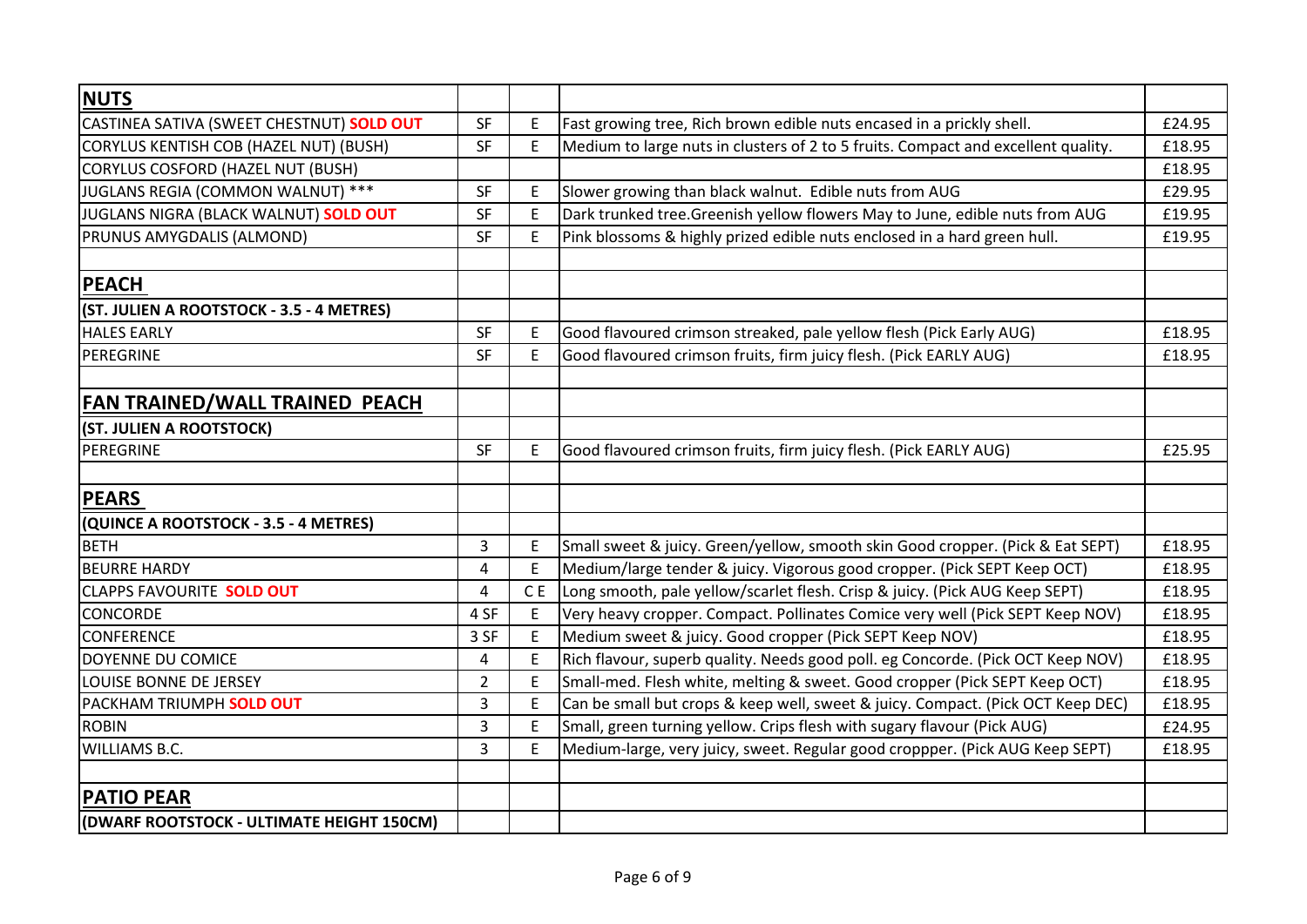| <b>BEURRE HARDY</b>                       | 4    |     | Medium/large tender & juicy. Vigorous good cropper. (Pick SEPT Keep OCT)         | £16.95 |
|-------------------------------------------|------|-----|----------------------------------------------------------------------------------|--------|
| <b>CONFERENCE</b>                         | 3 SF | E   | Medium sweet & juicy. Good cropper (Pick SEPT Keep NOV)                          | £16.95 |
| <b>DOYENNE DU COMICE</b>                  | 4    | E   | Rich flavour, superb quality. Needs good poll. eg Concorde. (Pick OCT Keep NOV)  | £16.95 |
| WILLIAMS B.C.                             | 3    | E   | Medium-large, very juicy, sweet. Regular good croppper. (Pick AUG Keep SEPT)     | £16.95 |
|                                           |      |     |                                                                                  |        |
| <b>FAMILY PEAR</b>                        |      |     |                                                                                  |        |
| (QUINCE A ROOTSTOCK - 3.5 - 4 METRES)     |      |     |                                                                                  |        |
| BETH/BEURRE HARDY/CONCORDE                |      |     | Three compatable varieties grafted onto a stem.                                  | £23.95 |
| BEURRE HARDY/CONFERENCE/DOYENNE DU COMICE |      |     | Three compatable varieties grafted onto a stem.                                  | £23.95 |
| CONFERENE/DOYENNE DU COMICE/WILLIAMS      |      |     | Three compatable varieties grafted onto a stem.                                  | £23.95 |
|                                           |      |     |                                                                                  |        |
| <b>FAN TRAINED/WALL TRAINED PEAR</b>      |      |     |                                                                                  |        |
| (QUINCE A ROOTSTOCK - 3.5 - 4 METRES)     |      |     |                                                                                  |        |
| <b>BEURRE HARDY</b>                       | 4    | E   | Medium/large tender & juicy. Vigorous good cropper. (Pick SEPT Keep OCT)         | £25.95 |
| <b>CONFERENCE</b>                         | 3 SF | E   | Medium sweet & juicy. Good cropper (Pick SEPT Keep NOV)                          | £25.95 |
| DOYENNE DU COMICE                         | 4    | E.  | Rich flavour, superb quality. Needs good poll. eg Concorde. (Pick OCT Keep NOV)  | £25.95 |
|                                           |      |     |                                                                                  |        |
| DAMSONS, GAGES & PLUMS                    |      |     |                                                                                  |        |
| (ST. JULIEN A ROOTSTOCK - 3.5 - 4 METRES) |      |     |                                                                                  |        |
| <b>DAMSON</b>                             |      |     |                                                                                  |        |
| <b>FARLEIGH</b>                           | 3 SF | C   | Very small with blue-black bloom, good quality, very hardy. (Pick MID SEPT)      | £18.95 |
| MERRYWEATHER                              | 3 SF | C E | Unusually large, plum sized damson. Reliable heavy crops. (Pick LATE SEPT)       | £18.95 |
| SHROPSHIRE PRUNE SOLD OUT                 | 3 SF | C   | Small hedgerow damson.A reliable cropper with intense flavour.(Pick LATE SEPT)   | £18.95 |
|                                           |      |     |                                                                                  |        |
| <b>GAGES</b>                              |      |     |                                                                                  |        |
| CAMBRIDGE GAGE                            | 3 SF | E   | Small, yellow-green, juicy & reliable. Good cropper can pollinate plums (L. AUG) | £18.95 |
| <b>COES GOLDEN DROP</b>                   | 2 SF | E   | Large yellow, oval with neck. Good quality. (Pick LATE SEPT)                     | £18.95 |
| <b>DENNISTON SUPERB</b>                   | 2 SF | E   | Transparent sweet flesh with red flushed skin. The most reliable gage (LATE AUG) | £18.95 |
| <b>EARLY TRANSPARENT</b>                  | 3 SF | E   | Sweet golden flesh, regular cropper. (Pick EARLY AUG)                            | £18.95 |
| JEFFERSON GAGE                            | 1    | E   | Medium round yellow, very sweet. Pollinated by Dennistons Sup. (EARLY AUG)       | £18.95 |
| OLD ENGLISH GREEN GAGE                    | 3    | F   | Superb old fashioned flavour. From middle ages. Partially Self Fertile (MID AUG) | £18.95 |
| <b>OULLINS GAGE</b>                       | 4 SF |     | CE Golden yellow fruit with gage-like flavour. Pick early for cooking (MID AUG)  | £18.95 |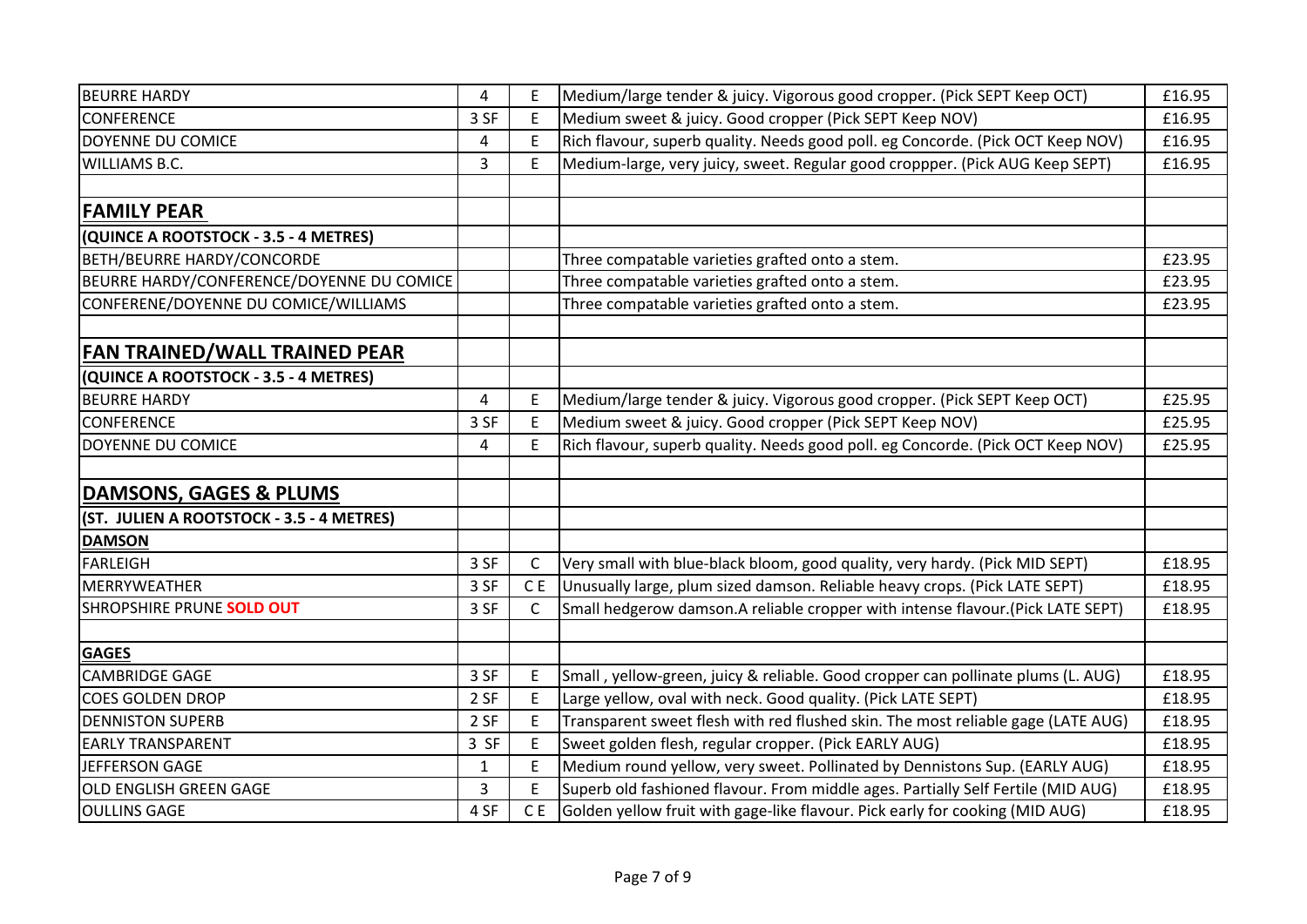| <b>PLUMS</b>                              |              |                |                                                                                         |        |
|-------------------------------------------|--------------|----------------|-----------------------------------------------------------------------------------------|--------|
| <b>BURBANK (GIANT PRUNE)</b>              | 1 SF         | C              | Large red with yellow flesh. Heavy cropper every other year. (Mid AUG)                  | £18.95 |
| <b>CZAR</b>                               | 3 SF         | C E            | Medium dark purple with yellow flesh. Reliable cropper (Pick AUG)                       | £18.95 |
| <b>EARLY RIVERS</b>                       | $\mathbf{3}$ | E              | Small blue/purple, juicy & prolific. Eat fully ripe. Partially self fertile (Early AUG) | £18.95 |
| <b>KIRKS BLUE</b>                         | 3            | E              | Large, dark purple, firm juicy & sweet but rich flavour (Pick EARLY SEPT)               | £18.95 |
| <b>MARJORIE SEEDLING</b>                  | 5 SF         | C <sub>E</sub> | Purple, large & good quality. Latest picking plum. Good cropper (Pick LATE SEPT)        | £18.95 |
| <b>OPAL</b>                               | 3 SF         | E              | Purple/red medium, superb flavour. Known as Early Victoria (EARLY AUG)                  | £18.95 |
| <b>VICTORIA</b>                           | 3 SF         | E              | The most popular plum, quality & quantity. Oval bright red fruit. (Pick LATE AUG)       | £18.95 |
| YELLOW PERSHORE                           | 3 SF         | C E            | Large yellow egg for bottling or dessert. Reliable cropper. (Pick MID AUG)              | £18.95 |
|                                           |              |                |                                                                                         |        |
| DAMSONS, GAGES & PLUMS                    |              |                |                                                                                         |        |
| (PIXIE ROOTSTOCK - 2.5 - 3.0 METRES)      |              |                |                                                                                         |        |
| <b>DAMSON</b>                             |              |                |                                                                                         |        |
| <b>MERRYWEATHER</b>                       | 3 SF         | C <sub>E</sub> | Unusually large plum sized damson. Reliable heavy crops. (Pick LATE SEPT)               | £18.95 |
|                                           |              |                |                                                                                         |        |
| <b>GAGES</b>                              |              |                |                                                                                         |        |
| <b>CAMBRIDGE GAGE</b>                     | 3 SF         | E              | Small, yellow-green, juicy & reliable. Good cropper can pollinate plums (L. AUG)        | £18.95 |
| <b>OULLINS GAGE</b>                       | 4 SF         | C <sub>E</sub> | Golden yellow fruit with gage-like flavour. Pick early for cooking (MID AUG)            | £18.95 |
|                                           |              |                |                                                                                         |        |
| <b>PLUMS</b>                              |              |                |                                                                                         |        |
| <b>CZAR</b>                               | 3 SF         | C <sub>E</sub> | Medium dark purple with yellow flesh. Reliable cropper (Pick AUG)                       | £18.95 |
| <b>MARJORIE SEEDLING</b>                  | 5 SF         | C <sub>E</sub> | Purple, large & good quality. Latest picking plum. Good cropper (Pick LATE SEPT)        | £18.95 |
| <b>VICTORIA</b>                           | 3 SF         | E              | The most popular plum, quality & quantity. Oval bright red fruit. (Pick LATE AUG)       | £18.95 |
| <b>PATIO PLUM</b>                         |              |                |                                                                                         |        |
| (DWARF ROOTSTOCK - ULTIMATE HEIGHT 180CM) |              |                |                                                                                         |        |
| <b>OULLINS GAGE</b>                       | 4 SF         | C E            | Golden yellow fruit with gage-like flavour. Pick early for cooking (MID AUG)            | £16.95 |
| <b>VICTORIA (PLUM)</b>                    | 3 SF         | Ε              | The most popular plum, quality & quantity. Oval bright red fruit. (Pick LATE AUG)       | £16.95 |
|                                           |              |                |                                                                                         |        |
| <b>QUINCE</b>                             |              |                |                                                                                         |        |
| (QUINCE A ROOTSTOCK - 3.5 - 4 METRES)     |              |                |                                                                                         |        |